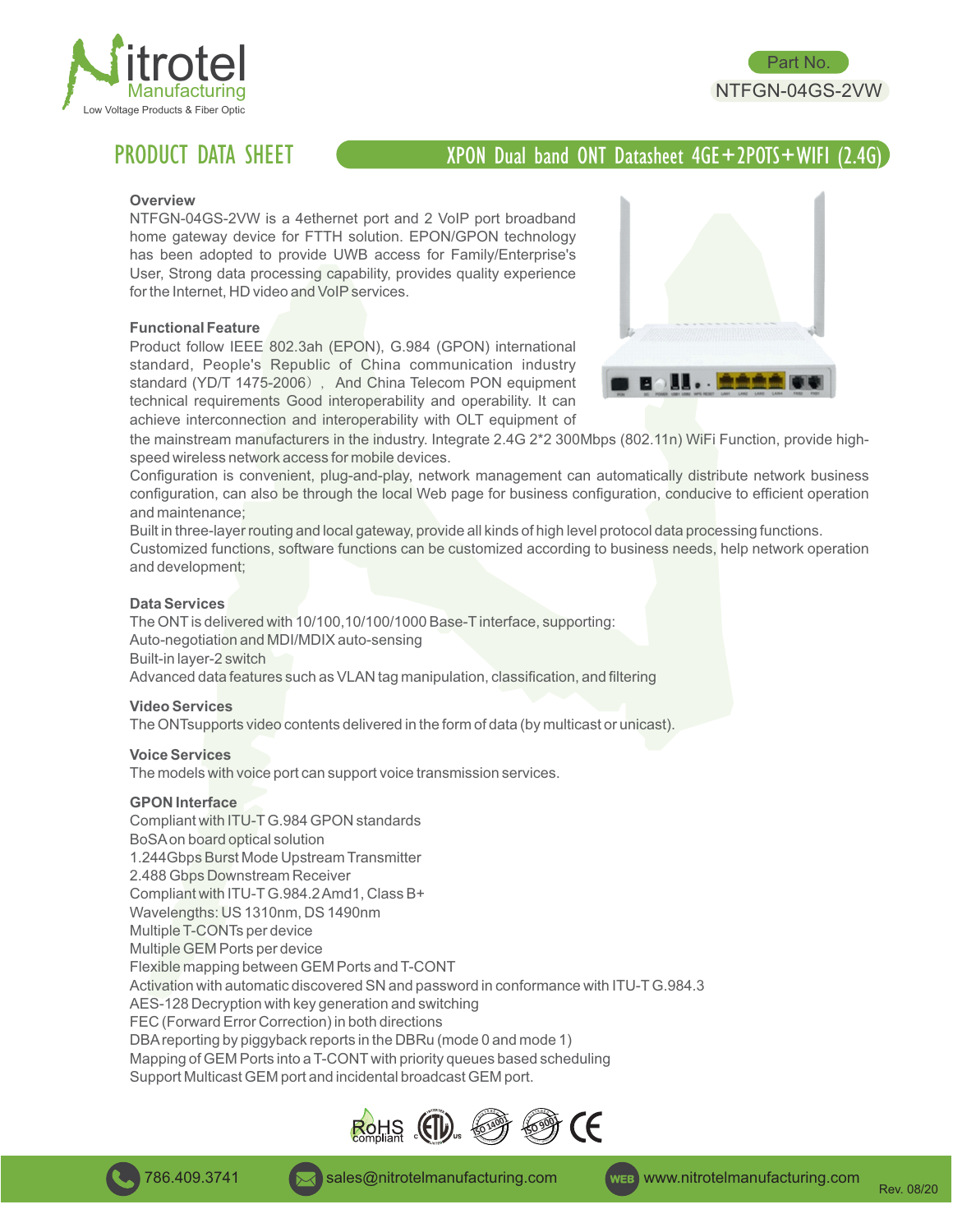

# **Ethernet Interface**

Ethernet port auto negotiation or manual configuration MDI/MDIX automatically sense Virtual switch based on 802.1Q VLAN VLAN tagging/detagging per Ethernet port

# **OAM**

Standard compliant OMCI (the embedded operations channel) interface as defined by ITU-TG.988 Alarming and performance monitoring Remotely software image download over OMCI, as well as activation and rebooting Hold two software sets with software image integrity checking and automatic rollback

# Hardware Specification

| <b>Technical item</b>      | <b>Details</b>                                                                                                                                 |  |  |
|----------------------------|------------------------------------------------------------------------------------------------------------------------------------------------|--|--|
| <b>PON Interface</b>       | 1 G/EPON port (EPON PX20+ and GPON Class B+)                                                                                                   |  |  |
|                            | Receiving sensitivity: =-27dBm                                                                                                                 |  |  |
|                            | Transmitting optical power:0~+4dBm                                                                                                             |  |  |
|                            | Transmission distance: 20KM                                                                                                                    |  |  |
| Wavelength                 | TX: 1310nm, RX:1490nm                                                                                                                          |  |  |
| <b>Optical Interface</b>   | <b>SC/PC Connector</b>                                                                                                                         |  |  |
| <b>POTS</b> interface      | 2 FXS, RJ11connector<br>Support: G.711/G.723/G.726/G.729codec Support: T.30/T.38/G.711 Fax mode, DTMF<br>Relay Line testing according toGR-909 |  |  |
| <b>LAN Interface</b>       | 4 x 10/100/1000Mbps Ethernet interfaces. Full/Half, RJ45connector                                                                              |  |  |
|                            | Compliant withIEEE802.11b/g/n, IEEE802.AC                                                                                                      |  |  |
|                            | Operating frequency: 2.400-2.4835GHz/5GHZ                                                                                                      |  |  |
|                            | support MIMO, rate up to300Mbps/867Mbps                                                                                                        |  |  |
| <b>Wireless</b>            | 2T2R,2 external antenna5dBi,                                                                                                                   |  |  |
|                            | Support: multiple SSID                                                                                                                         |  |  |
|                            | Channel: Auto                                                                                                                                  |  |  |
|                            | Modulation type: DSSS, CCK and OFDM                                                                                                            |  |  |
| <b>LED</b>                 | 12, For Status of POWER, LOS, PON, SYS, LAN1-4, WIFI, WPS, Internet, FXS                                                                       |  |  |
| <b>Push-Button</b>         | 3, For Function of Reset, WLAN, WPS                                                                                                            |  |  |
| <b>Operating Condition</b> | Temperature: $0? \sim +50?$                                                                                                                    |  |  |
|                            | Humidity:10%~90% (non-condensing)                                                                                                              |  |  |
| <b>Storing Condition</b>   | Temperature: -30? ~+60?                                                                                                                        |  |  |
|                            | Humidity:10%~90% (non-condensing)                                                                                                              |  |  |
| <b>Power Supply</b>        | <b>DC12V/1A</b>                                                                                                                                |  |  |
| <b>Power Consumption</b>   | $=8W$                                                                                                                                          |  |  |
| <b>Dimension</b>           | 195mm×130mm×30mm (L×W×H)                                                                                                                       |  |  |
| <b>Net Weight</b>          | 0.35Kg                                                                                                                                         |  |  |